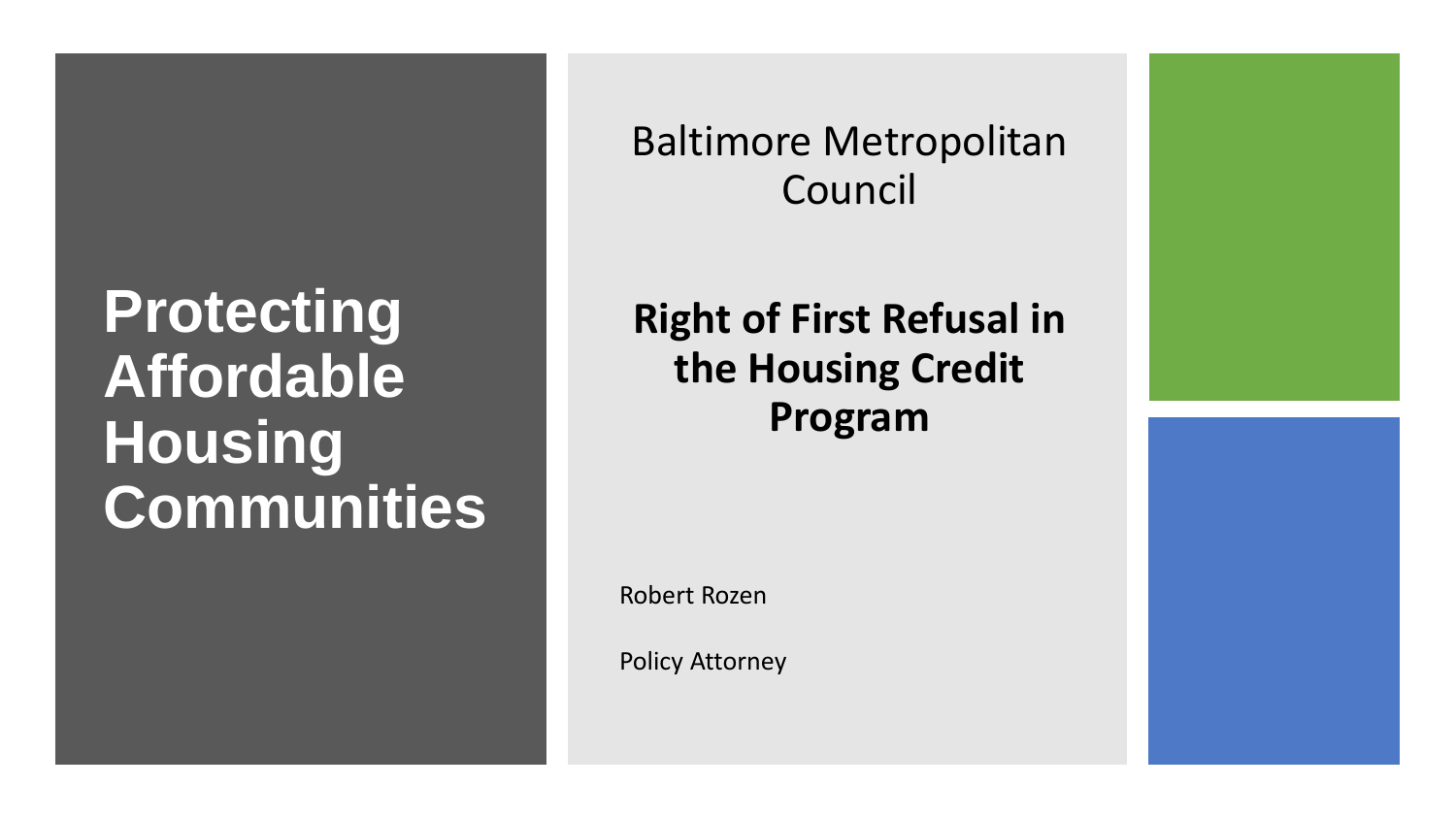## Year 15 Disputes: Nonprofit General Partners

- These challenges of nonprofit transfer rights has led to troubling **legal disputes and litigation**.
- Limited partners (LPs) have typically taken the position that the Section 42(i)(7) ROFR is a common law right-of-first-refusal & they don't have to recognize the rights established in the partnership agreement without their consent and a bona fide offer from an unrelated third party. In essence, **they have rejected a bargained-forright in the partnership agreement held by the nonprofit** -- taking the position that the contractual language is basically meaningless.
- Often allege breach of fiduciary duty by GP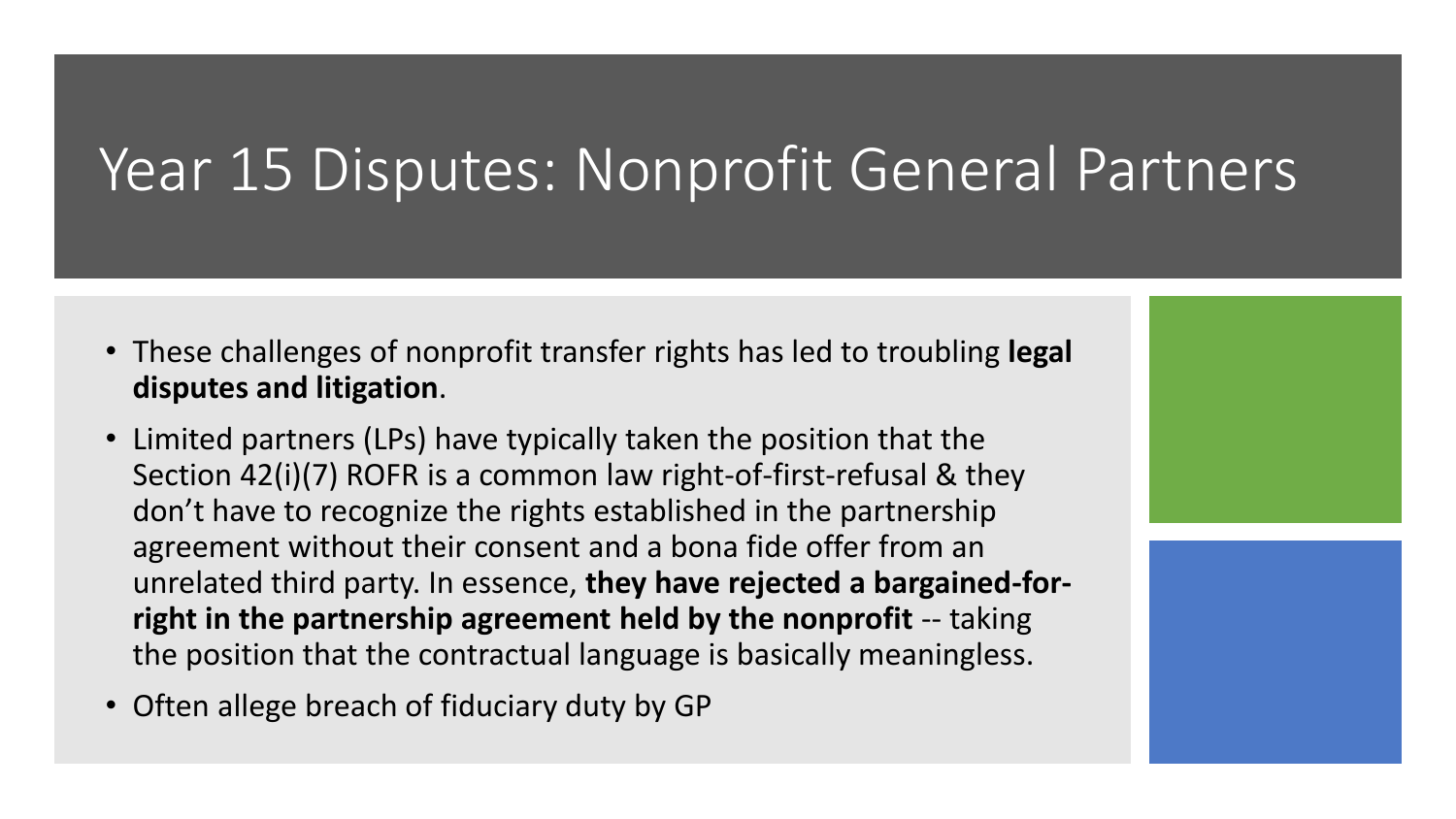# Year 15 Disputes: For-Profit General Partners

- These disputes also involve for-profit GPs.
	- In those instances, LPs have typically taken issue with the purchase option held by the general partner:
		- disputing fair market valuations
		- demanding payoff of positive capital account
		- insisting on allocations based on liquidation of partnerships
- As with nonprofit deals, LPs allege breach of fiduciary duty to gain leverage

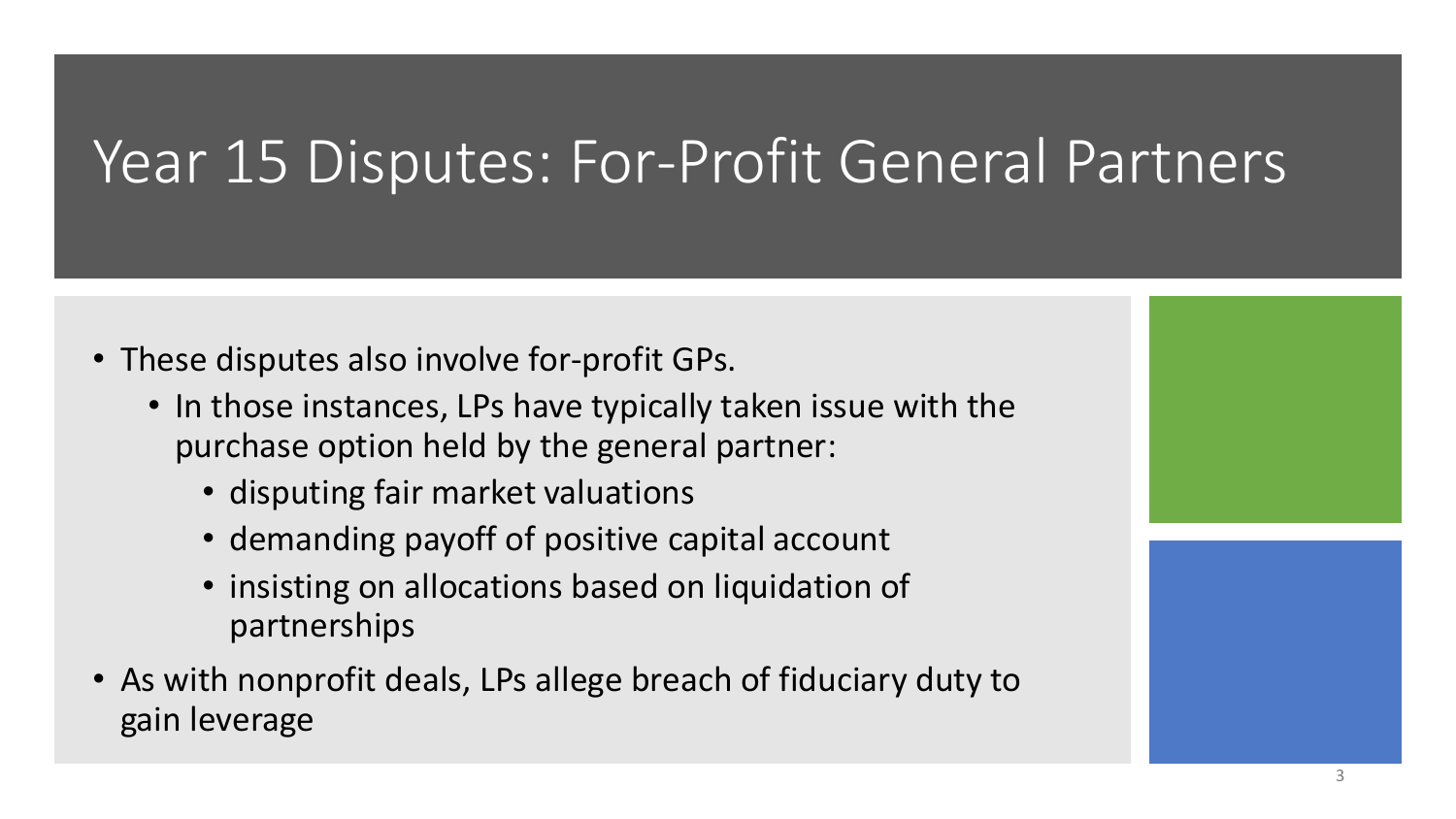## Impact of Year 15 Disputes

- Most GPs don't have the resources to litigate these issues in court, so a stalemate ensues – then the **investors leverage a cash payment or a sale of the property in return for leaving the partnership**.
- The use of scarce funds for this payment undermines the continued viability of the property of affordable housing – **contrary to the intent of Congress**.
- When limited partners drain resources from a property, they **undermine a mission-driven nonprofit's ability to serve its residents, & the broader community.**



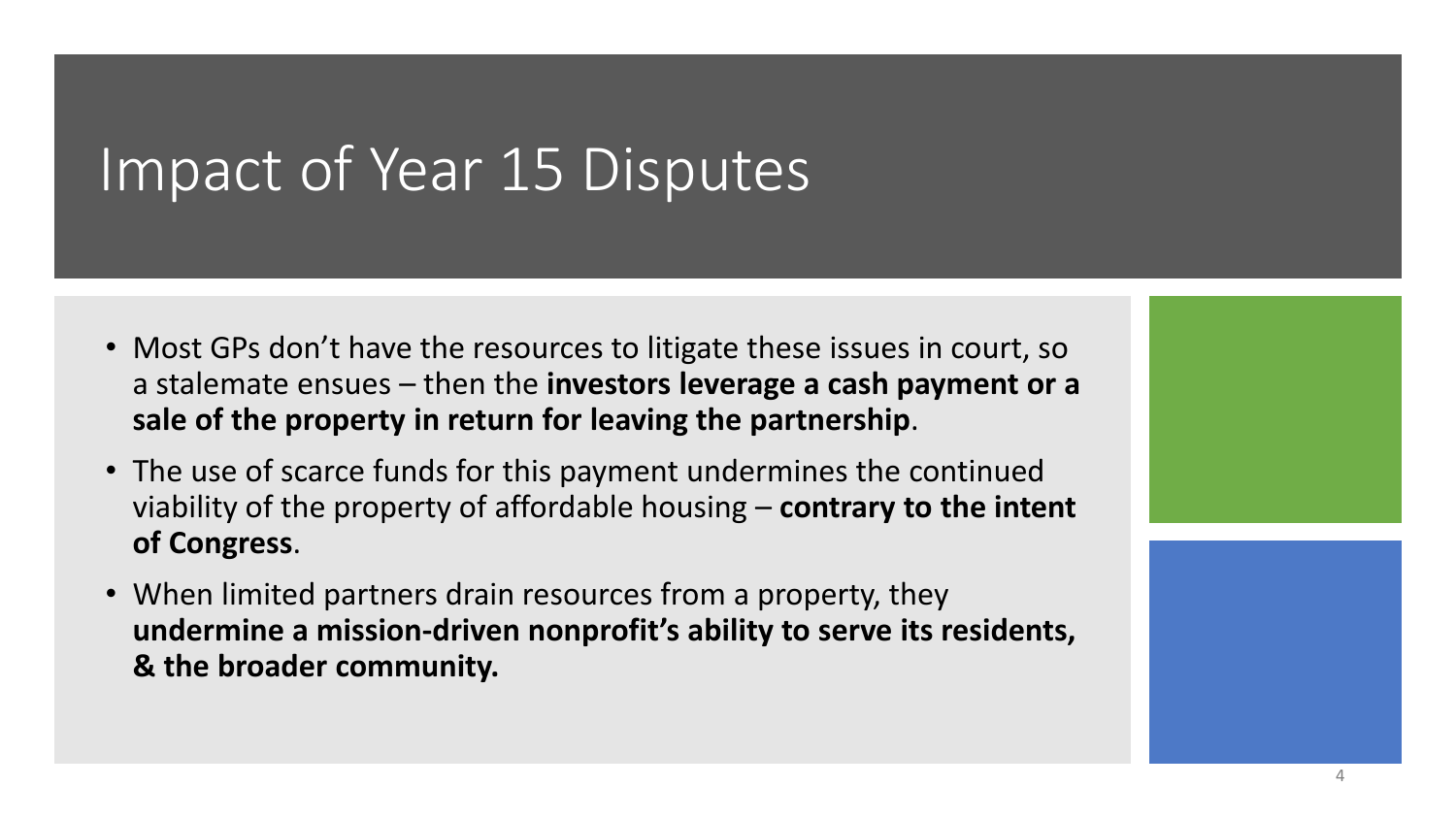### Impact of Year 15 Disputes cont.

**Detrimental to the public interest** because it diverts funds from affordable housing to investors with the following potential effects:

- Erosion of property reserves
- Higher rents
- Deferred maintenance
- Decreased resident services
- Higher levels of debt to fund payoff to investors
- Hits to the nonprofit's balance sheet
- Diverted staff resources
- Sale of property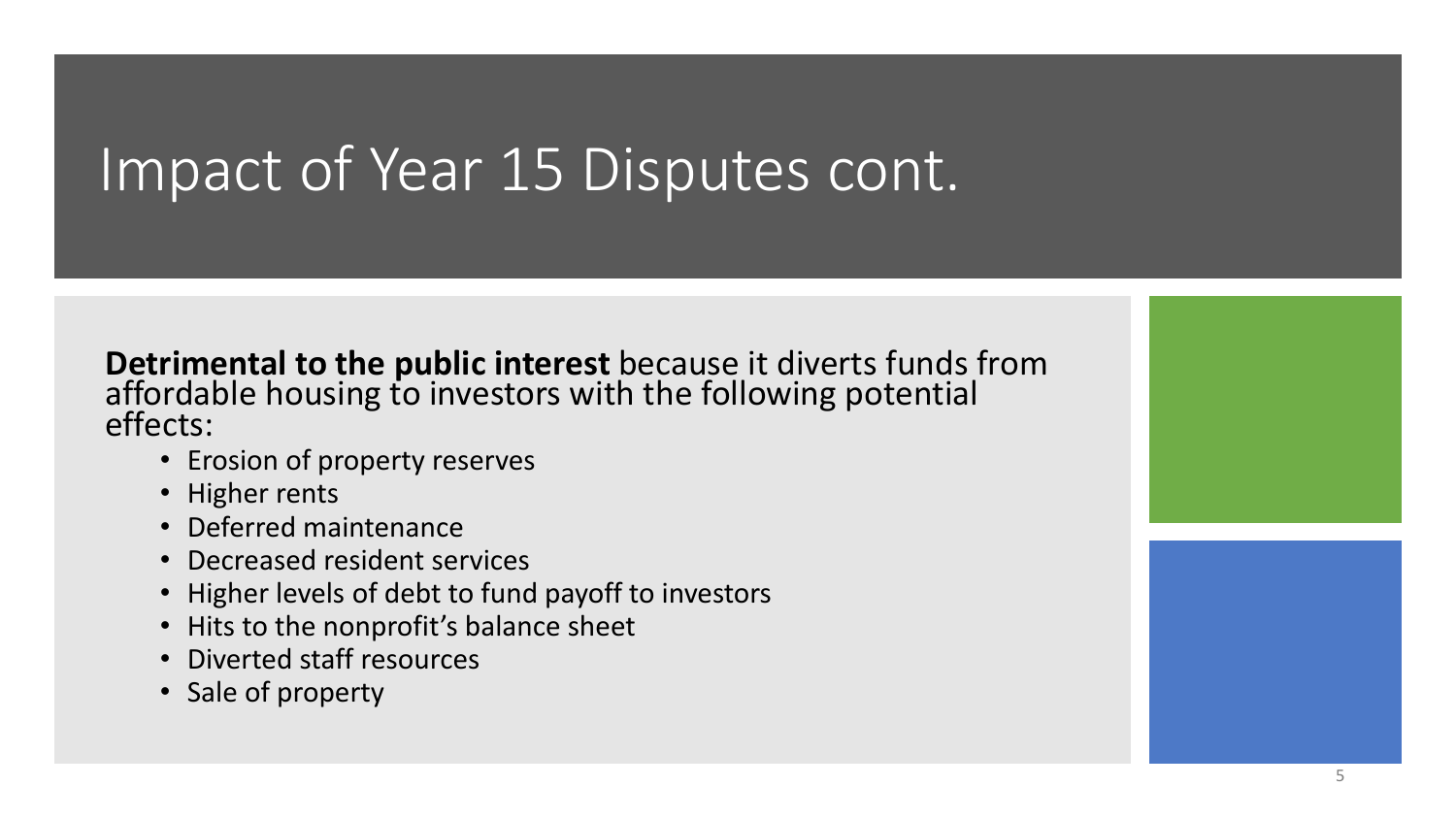# Industry Trends and Red Flags

- Increased activity by aggregators to obtain control of investor LP interests
	- Acquisition of syndication companies, funds, individual investor interests
- Litigation against fund GPs
- Increasing play by other syndicators and direct investors for residual value
- Emergence of private equity to obtain control of LP interests, including Blackstone acquisition of **SunAmerica**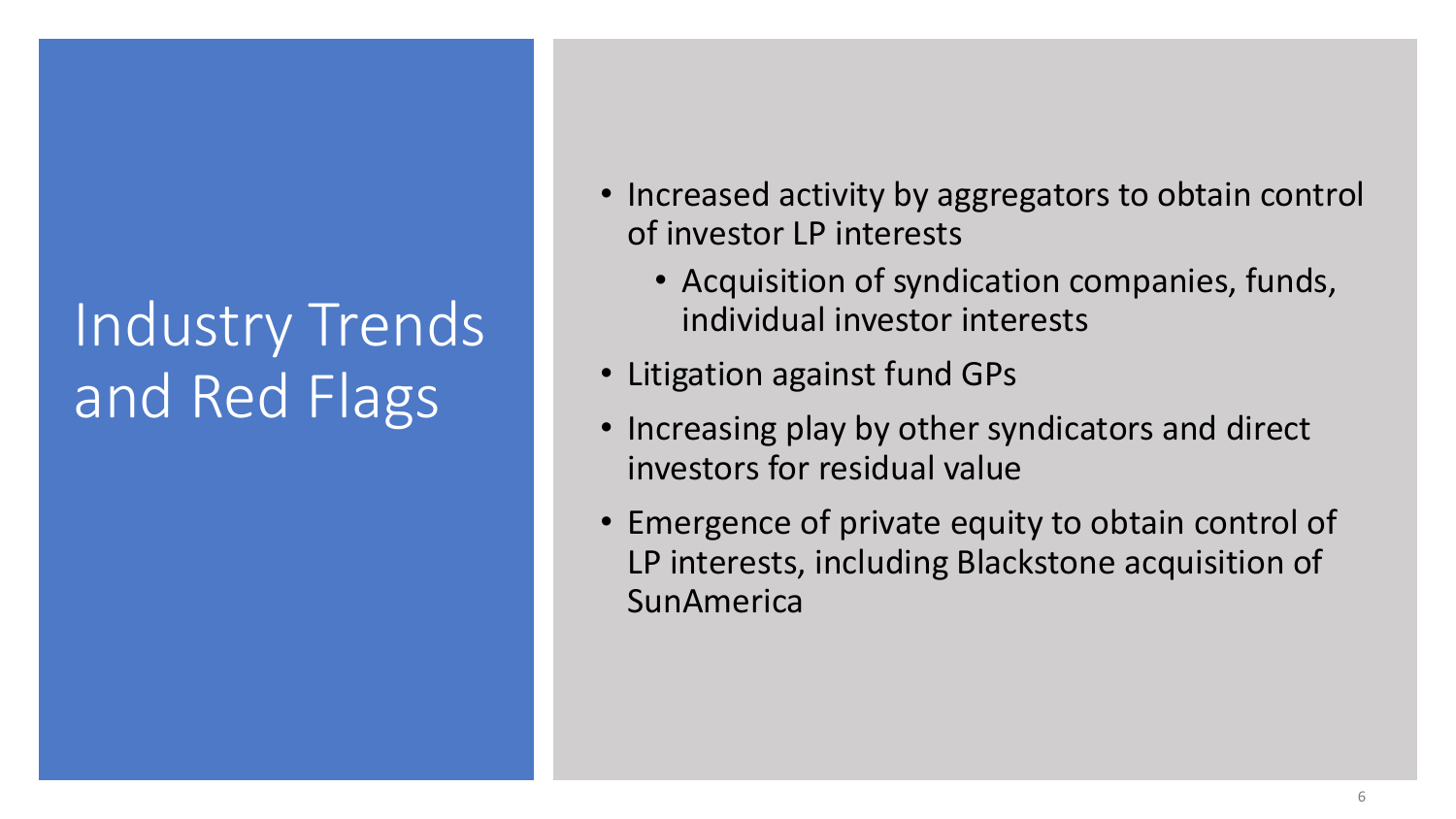## HFA Trends

Protecting Existing Properties

- Require agency review of any sales or transfer of investor interest. Allow agency to reject any party that has refused to honor a Section 42 ROFR, been involved in litigation against a nonprofit sponsor, etc.
- Ensure developers understand their ROFR rights & current agency regulations.
- Assist nonprofits to prepare for Year 15 discussions with investors to ensure nonprofit exercises its ROFR rights & to facilitate an orderly exit.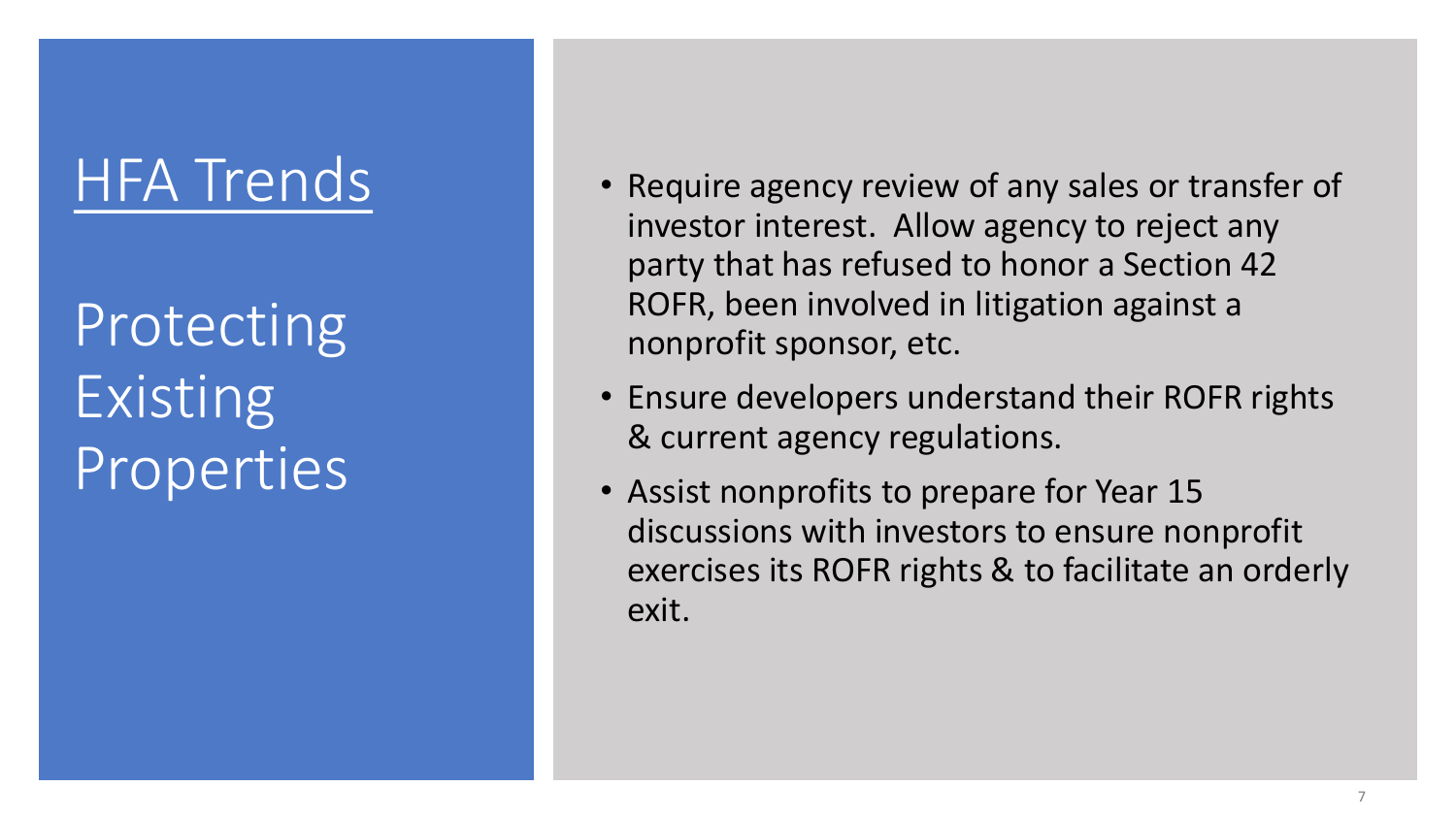# HFA Trends

# Protecting New Allocations

- Exclude equity providers which sought early termination of a Housing Credit extended use agreement, refused to recognize a nonprofit ROFR, or otherwise undermined the long-term affordability of a property.
- Require ROFR agreements to include features to protect the rights of nonprofit sponsors.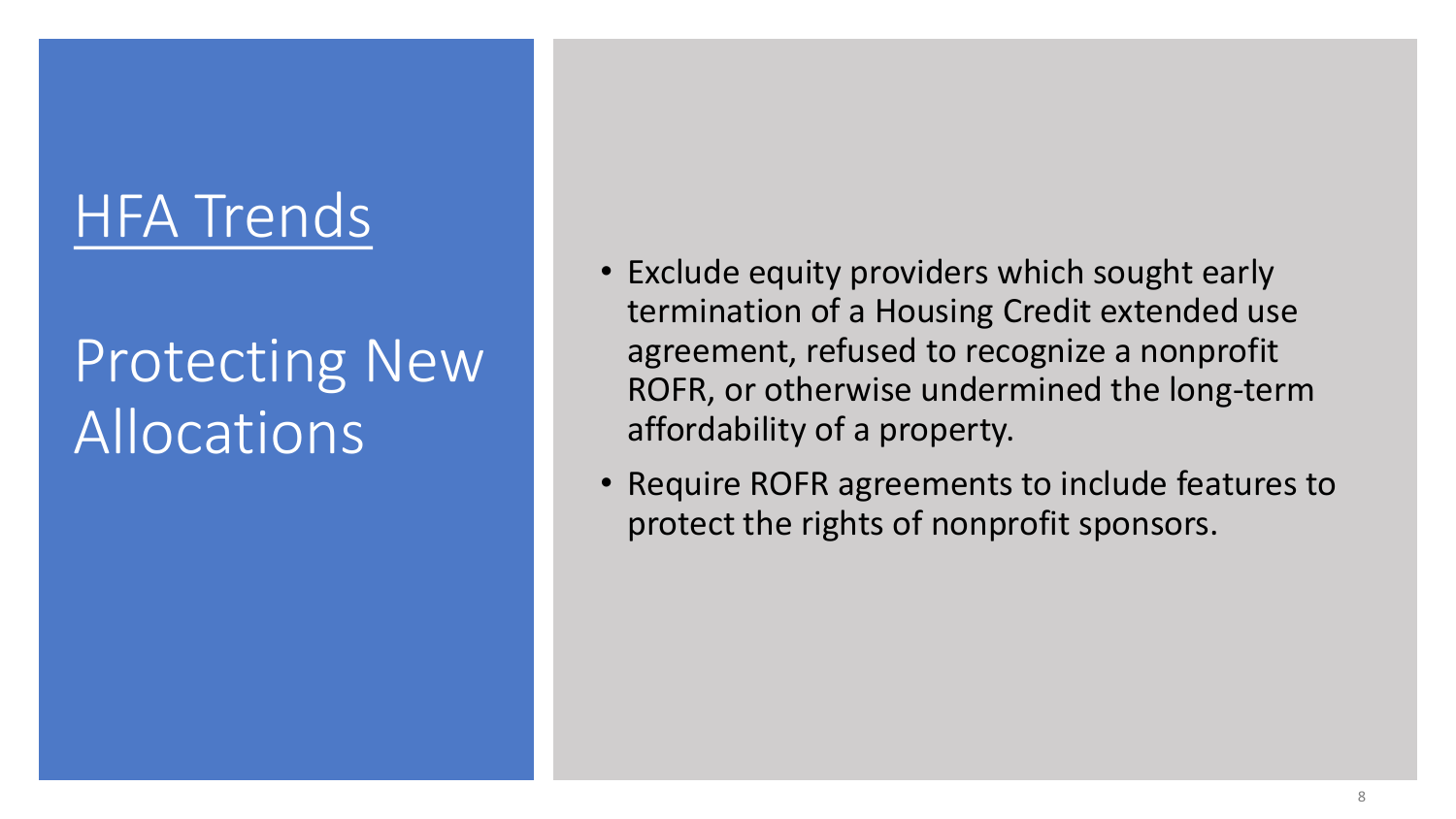District of Columbia Department of Housing and **Community** Development

2021 QAP

Requires credit applicants to have an investor LOI that includes a "written acknowledgement that they have never sought to undermine the exercise of a ROFR or a non-profit's option to purchase in prior transactions…"

Where an investor has the right to consent to the exercise of a ROFR, such consent shall not be unreasonably withheld, conditioned or delayed.

ROFR may not be conditioned upon receipt of a bona fide offer.

Agreement must provide that ROFR is not the same as a right of first refusal under statutory, court-interpreted, or common law.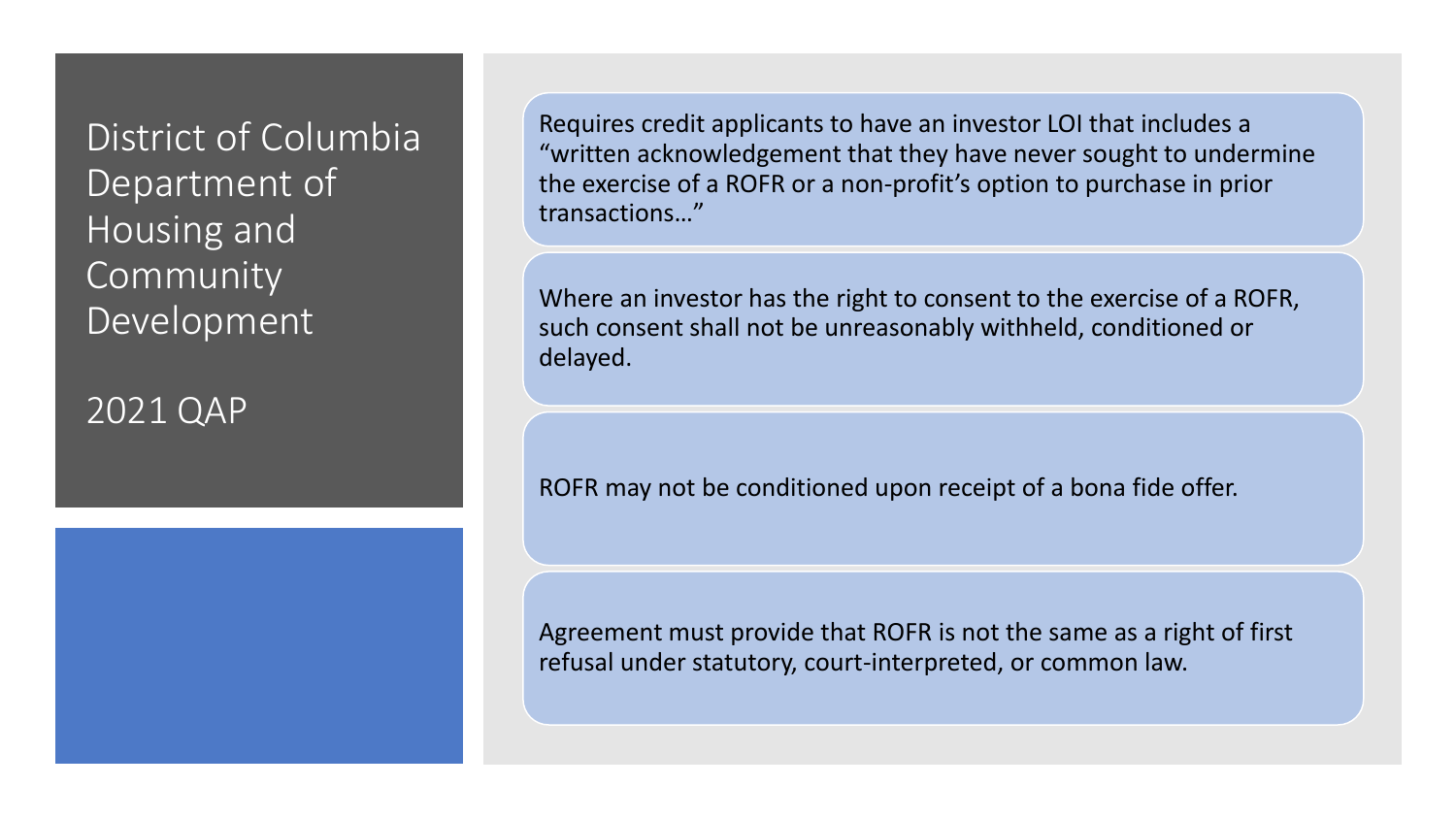#### Virginia Housing and Development Agency

2022 QAP

Requires that provisions be included in a credit applicant's organizational documents limiting transfers of partnership interests, and that the extended use agreement include terms requiring notice and approval by the executive director of transfers of partnership interests

Gives the Agency director authority to debar entities that have "demonstrated a history of conduct detrimental to long-term compliance with extended use agreements, whether in Virginia or another state, and the provision of affordable tax credit units."

Virginia has drafted its own ROFR agreement language which mujt be included in future partnership agreements

Require partnership agreements to include language that automatically converts the ROFR to a purchase option as proposed in pending federal legislation that would amend section 42(i)(7), the ROFR safe harbor in the Internal Revenue Code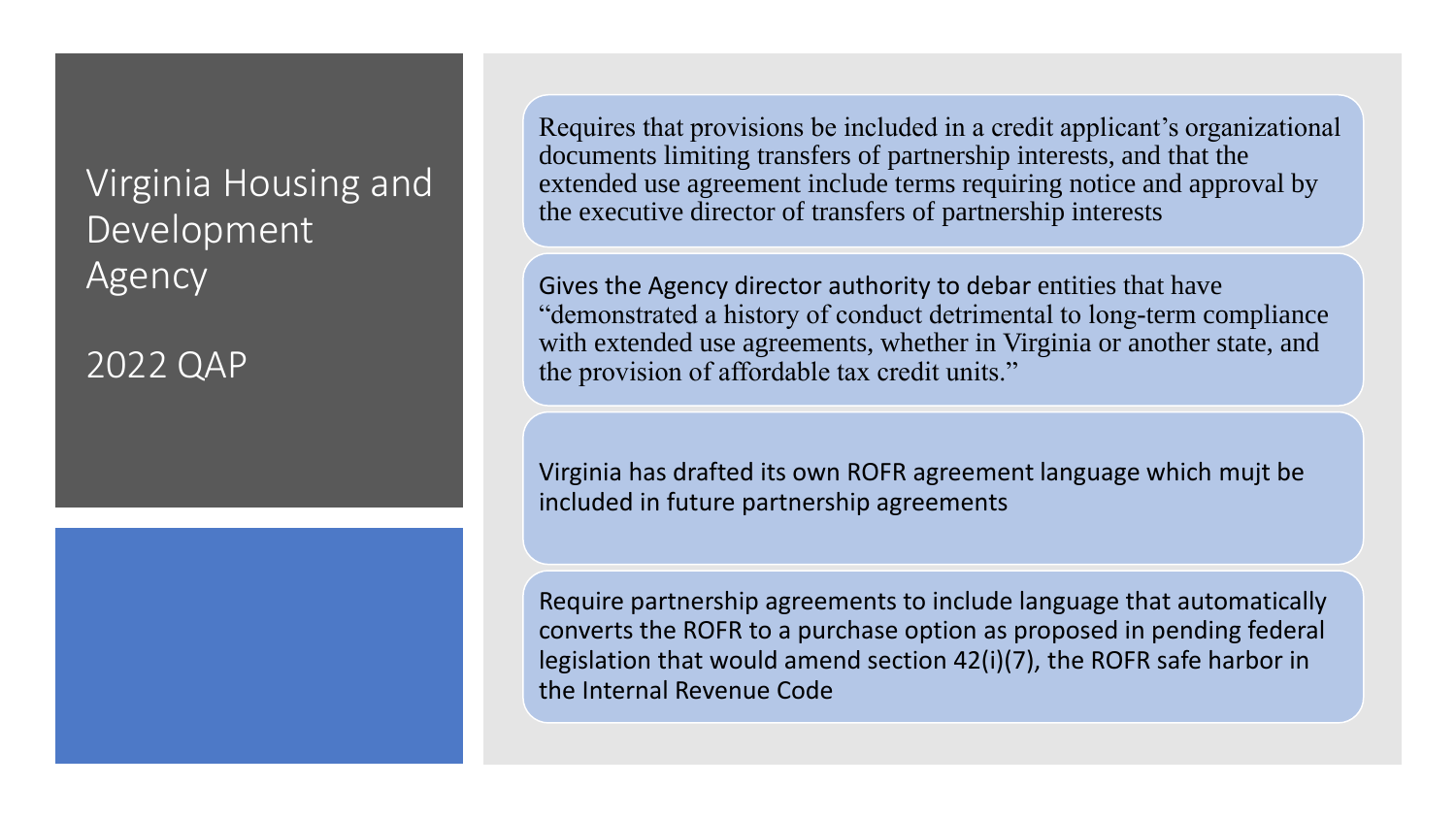New York City Department of Housing Preservation and Development

2021 QAP

Requires that all nonprofit applications for credits be accompanied by LOI from an investor that commits to include certain features in its ROFR agreement as part of partnership documents

Eight features listed including most importantly giving nonprofit GP three options for securing ROFR:

Sale to nonprofit ROFR grantee under any of three options: 1) subject to approval of LP which may not be unreasonably withheld; or 2) if bona fide offer received, or 3) if property is offered for sale publicly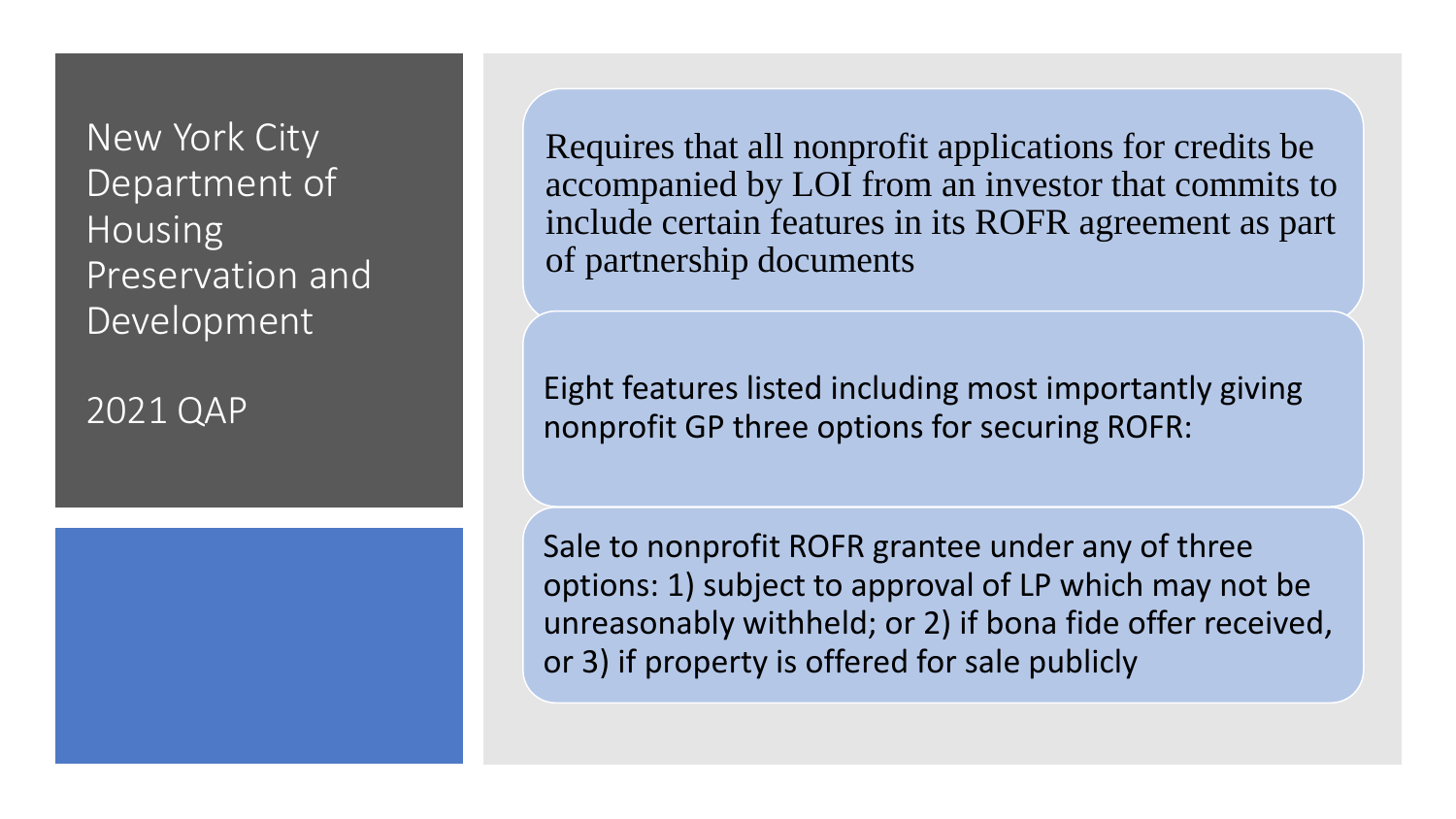Other HFAs Who Have Either Taken Action or Working on QAP Changes

> Washington, Michigan, Massachusetts, New York, Colorado, Michigan, Illinois, Pennsylvania, Oregon